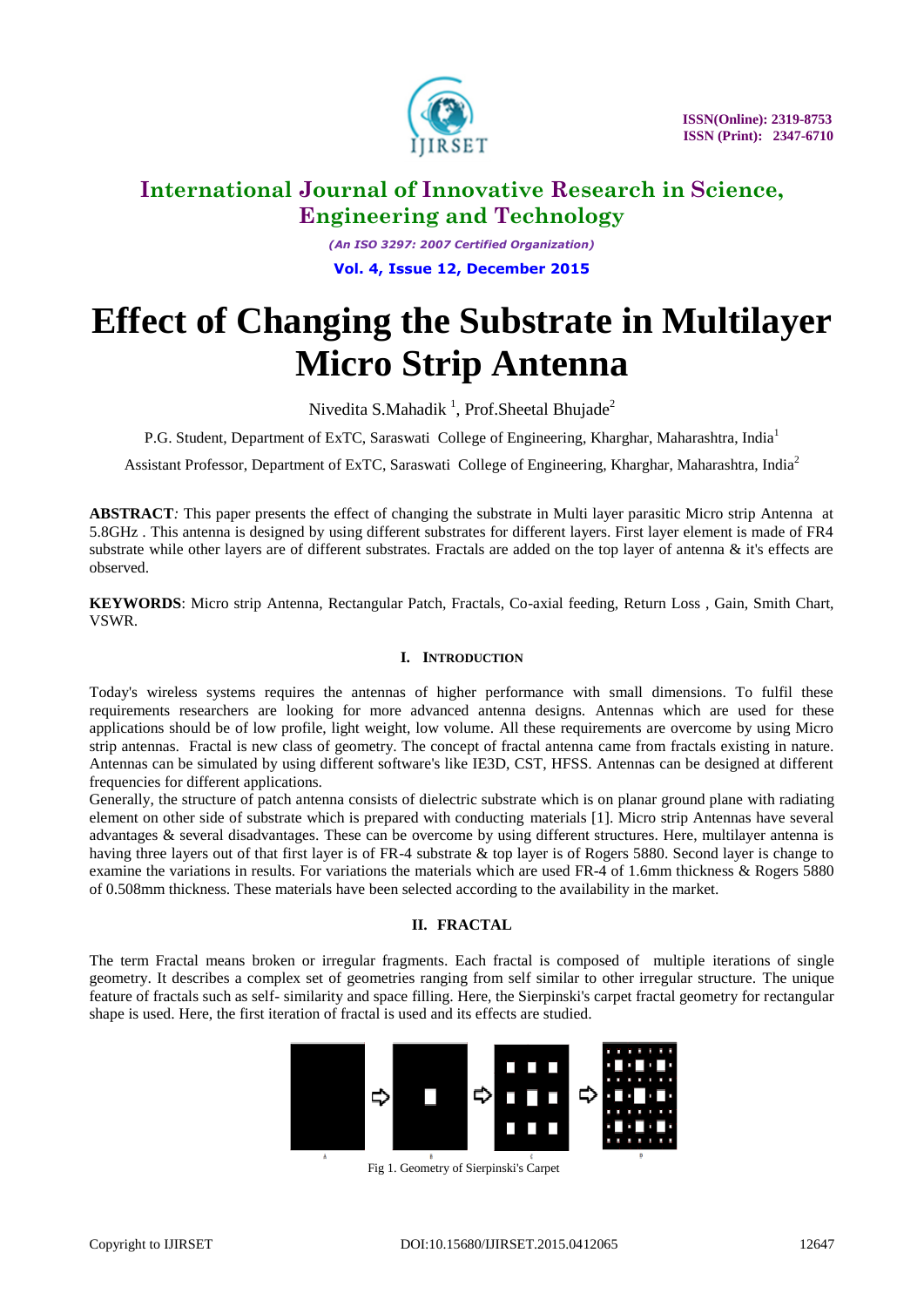

*(An ISO 3297: 2007 Certified Organization)*

### **Vol. 4, Issue 12, December 2015**

Fig 1 shows geometry Sierpinski's carpet and there is another type of geometry in fractal is Sierpinski's gasket. That is used for triangular shapes.

#### **III. DESIGN OF RECTANGULAR PATCH ANTENNA**

The Rectangular patch Micro strip antenna can be designed at frequency of 5.8 GHz. The materials which are used for this multi layer antenna are FR-4 & Rogers RT 5880.

*A. Design steps at 5.8 GHz frequency:* 1.Calculation of the Width (W)  $W=\frac{c}{2}$  $\frac{c}{2f}$  $\sqrt{\frac{2}{\epsilon_r}}$  $\varepsilon_r+1$  $(1)$ 2. Calculation of Effective Dielectric constant  $(\epsilon_{eff})$  :  $\varepsilon_{eff} = \frac{\varepsilon_r + 1}{2}$  $\frac{1}{2} + \frac{\epsilon_r - 1}{2}$  $\frac{1}{2}$   $\left[1 + 12 \frac{h}{W}\right]$  ^  $\left(-\frac{1}{2}\right)$  $(\frac{1}{2})$  (2) 3. Calculation of Effective length  $(L_{eff})$ :  $L_{eff}=\frac{c}{2f\sqrt{s}}$  $2f √ ε_{eff}$  $(3)$ 4.Calculation of Length Extension (ΔL) :  $\Delta L = 0.412h \frac{(\varepsilon_{reff} + 0.3) (\frac{W}{h} + 0.264)}{2.258 \sqrt{W} + 0.281}$  $\sqrt{(\varepsilon_{reff} - 0.258) (\frac{W}{h} + 0.8)}$  (4) 5.Calculation of the resonant length of patch ( L):  $L = L_{eff} - 2\Delta L$  (5)

#### **IV. FEEDING TECHNIQUE & SIMULATION SETUP**

Feeding techniques are also important for designing the antenna. There are different types of feeding techniques for Micro strip antenna out of that co- axial feed method is adopted for this paper. The outer conductor of co-axial probe is connected to ground plane. The outer conductor is of copper while inner conductor is of Teflon. By the availability of latest simulation software, it has become very easy to implement our ideas. Here, the total size of antenna is 60mmx60mm. Total height of antenna is 8.225mm.

#### **V. FABRICATION & TESTING**

This antenna is fabricated and then tested by using VNA in laboratory. It consists of ground plane, first layer of FR-4 substrate, second and third layer are of RT- Duroid. Here, the middle layer substrate is changed  $\&$  its results are observed during testing.



Fig 2. Top layer of proposed Multilayer Parasitic Antenna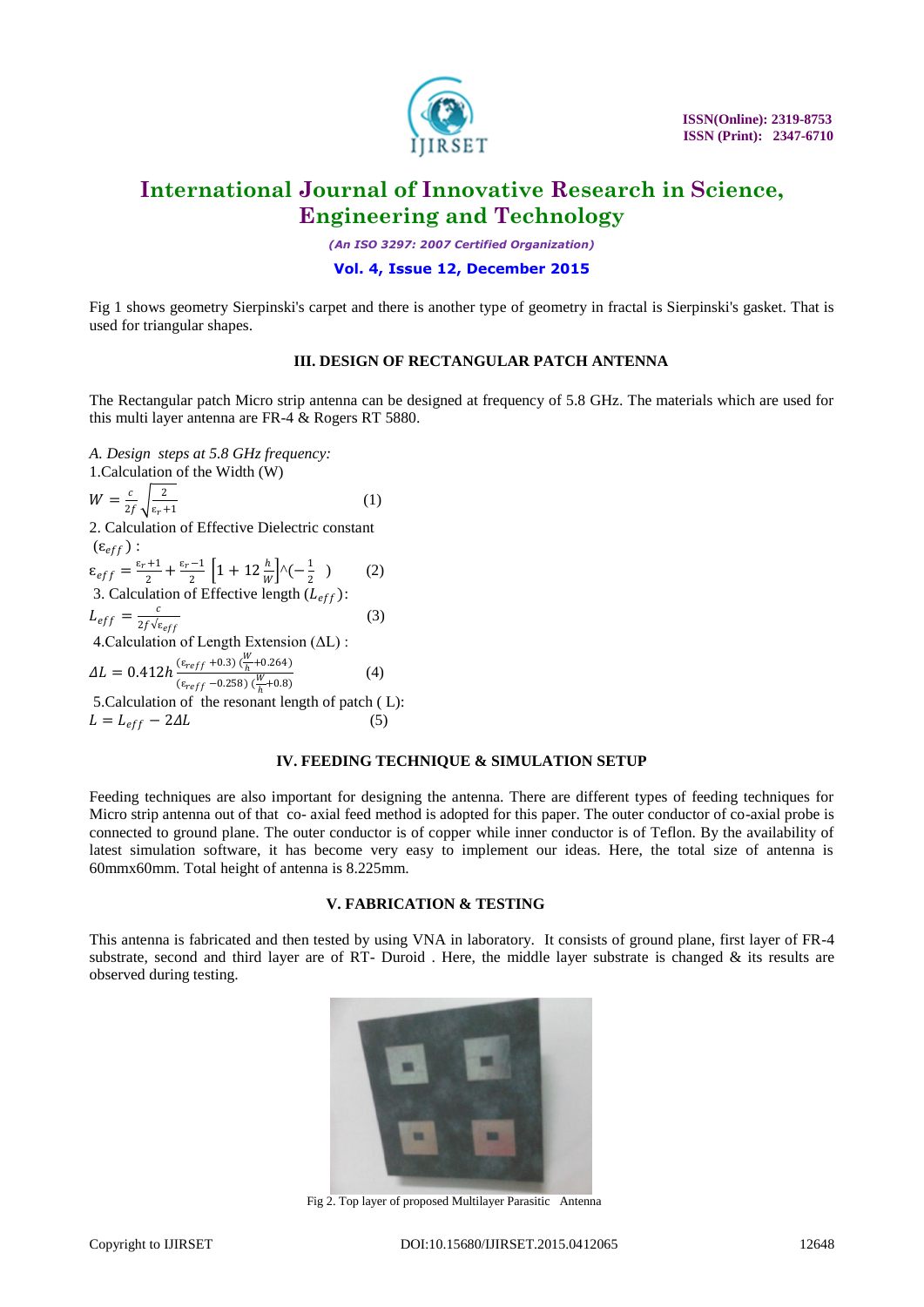

*(An ISO 3297: 2007 Certified Organization)*

#### **Vol. 4, Issue 12, December 2015**

The antenna is proposed at 5.8 GHz frequency Fig.2 shows the top view of antenna after fabrication Tested and simulated results are discussed below. The size for first layer patch is 11.5mmx11.5mm.

#### **VI. SIMULATION RESULTS**

#### *A. RETURN LOSS*

Here, multilayer antenna is fabricated and simulated by using different materials. First and second layer both are of FR-4 material which is having thickness 1.6mm. While, upper layer is of RT 5880 of 0.508mm thickness. It is the parameter which indicates the amount of power that is "lost" to the load and doesn't return as a reflection. It is usually expressed as the ratio in dB relative to the transmitted signal power. Return loss is caused by impedance mismatch between two or more circuits.





Plot of return loss is shown in Fig.3. Here, return loss is -46.75dB which is shown in Fig 3 & in FR-4 it is -36dB. The band for both is narrow band.

#### *B. VSWR*

It is the ratio between maximum voltage and minimum voltage along transmission line. Fig.4 shows VSWR value. 1.02:1 which denotes a maximum standing wave amplitude that is 1.02 times greater than the minimum standing wave value.



Fig 4. VSWR for Rogers 5880 substrate in second layer

By using FR-4 substrate in second layer of multilayer antenna it is 1.02 & for Rogers 5880 it is 1.11.

#### *C. GAIN*

Gain of antenna is actual realized quantity which is less than directivity due to Ohmic losses in antenna. It can also be defined as the ratio of maximum radiation intensity in given direction to the maximum radiation intensity from a reference antenna produced in the same direction with same power input.



Fig 5. Gain for Rogers 5880 substrate in second layer

Here, Fig. 8 shows gain 10.26dB when second layer material is of Rogers 5880 while by using FR-4 it is 9.99dB.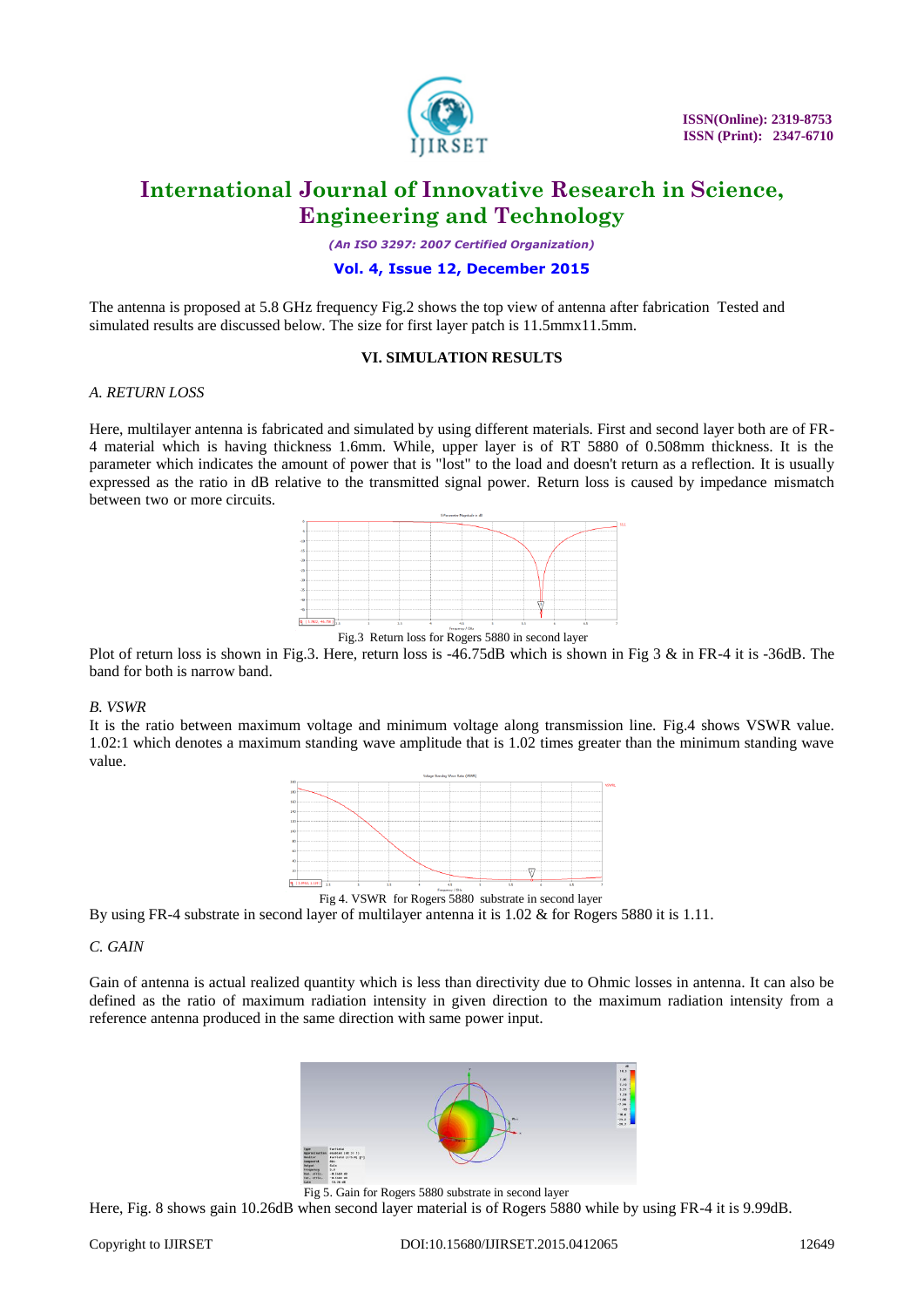

*(An ISO 3297: 2007 Certified Organization)*

**Vol. 4, Issue 12, December 2015**

#### *D. SMITH CHART*

It is the tool of visualizing impedance of transmission line and antenna system as function of frequency. Smith chart is used to display an actual antennas impedance measured on Virtual network analyser (VNA).



Fig 6. Smith Chart for Rogers 5880 substrate in second layer

Fig 6 shows the smith chart when Rogers 5880 substrate is used in middle layer. Fig shows 48Ω impedance during simulation which is close to 50Ω which is required.

### **VII. EXPERIMENTAL RESULTS**

Both multilayer antennas are tested by using Virtual network analyser for 5.8GHz frequency. Here, the measured results are discussed. The antenna parameters like return loss, VSWR and smith chart are measured under free space condition.



Fig 7. Return loss for multilayer antenna when second layer is of FR--4 substrate

Fig 7 shows the return loss for FR-4 substrate used for second layer. Graph shows that frequency resonates at 5.3GHz it is shifted as compared to the simulated results. Here, the return loss is -20.60dB.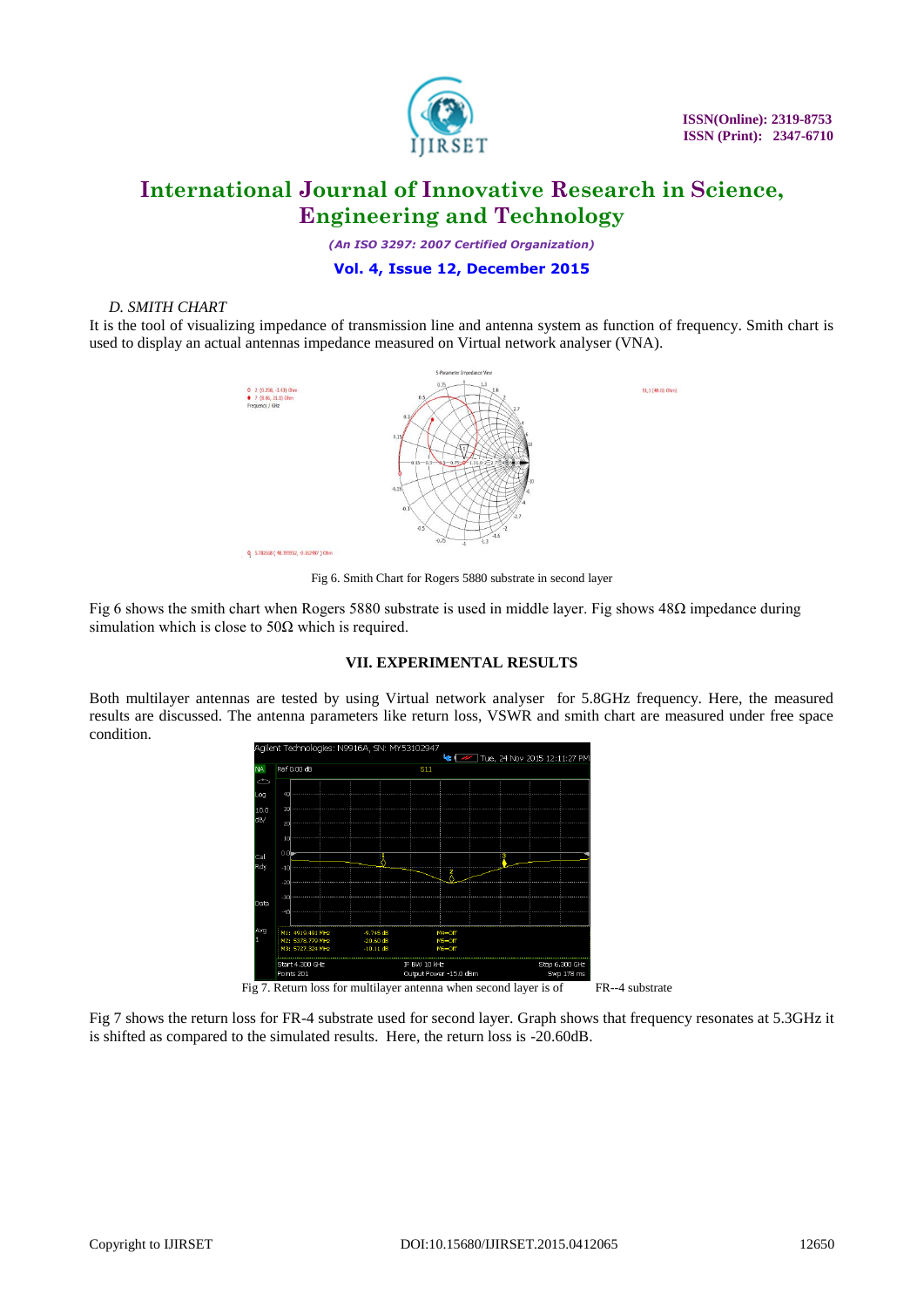

*(An ISO 3297: 2007 Certified Organization)*

**Vol. 4, Issue 12, December 2015**



of Rogers RT5880 substrate

Fig 8 shows the return loss for Rogers 5880 substrate used for second layer here it is -22.04dB. Graph shows the centre frequency is shifted which is 4.8GHz.



FR-4 substrate.

Fig 9 shows the smith chart when for second layer FR-4 substrate is used. 50.06Ω-j8.69Ω shows that there is perfect impedance matching. From this it is conclude that antenna is capacitive.



Fig 10. VSWR for multilayer antenna when second layer is of Rogers 5880 substrate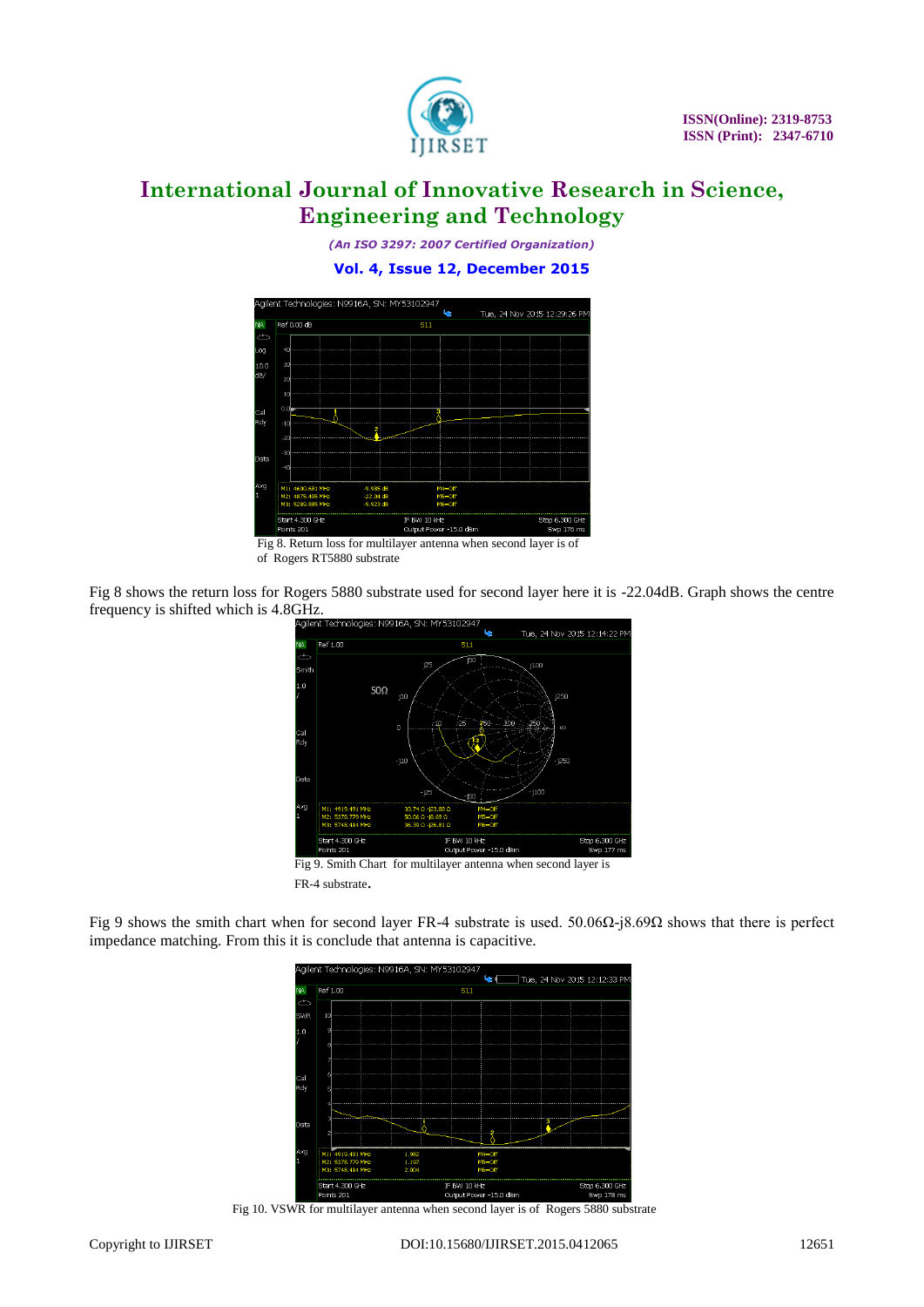

*(An ISO 3297: 2007 Certified Organization)*

#### **Vol. 4, Issue 12, December 2015**

Fig.10 shows VSWR which is 1.19 which is sufficient for any antenna. Practically, for any antenna it should be between 1-2.



Fig 11. VSWR for multilayer antenna when second layer is of FR-4 substrate

Fig.11 shows VSWR which is 1.17 when FR-4 substrate is used in second layer of antenna at 4.8GHz frequency.



Fig 12. Smith Chart for multilayer antenna when second layer is of Rogers 5880 substrate

Fig 12 shows the smith chart from that one can conclude whether the antenna is capacitive or inductive. Equation 44.50 $Ω+$  j 4.87 $Ω$  shows the antenna is inductive.

### **VIII. CONCLUSION**

Frequency shift is caused due to use of different substrates. Impedance of connector is kept as 50 Ohm while simulating, which benefited at the time of testing. As seen from smith chart impedance is nearly around 50 Ohm in operating band. There is change is band for simulation it is narrow while after testing it is broad band. So, bandwidth also changes. There is shift of band 5.8GHz frequency to 5.37GHz when there is use of FR-4 substrate. When Rogers 5880 is used for second layer of antenna the band is shifted from 5.8 GHz to 4.8 GHz. These small deviations from simulated results is evident due to difference in ideal simulation environment and practical lab environment. Also impurities in material , improper soldering because there was air gap while soldering etc. add up to shift in bands. These error can be minimised by using high quality tested materials, proper precautions while soldering and while

testing of antenna. The antenna can be tasted in standard environment like anechoic chamber testing set up. Change in substrate causes change in results due to its properties. The use of first iteration also causes the change in return loss and VSWR, but there is quite increase in gain after using fractal on the top layer of antenna.